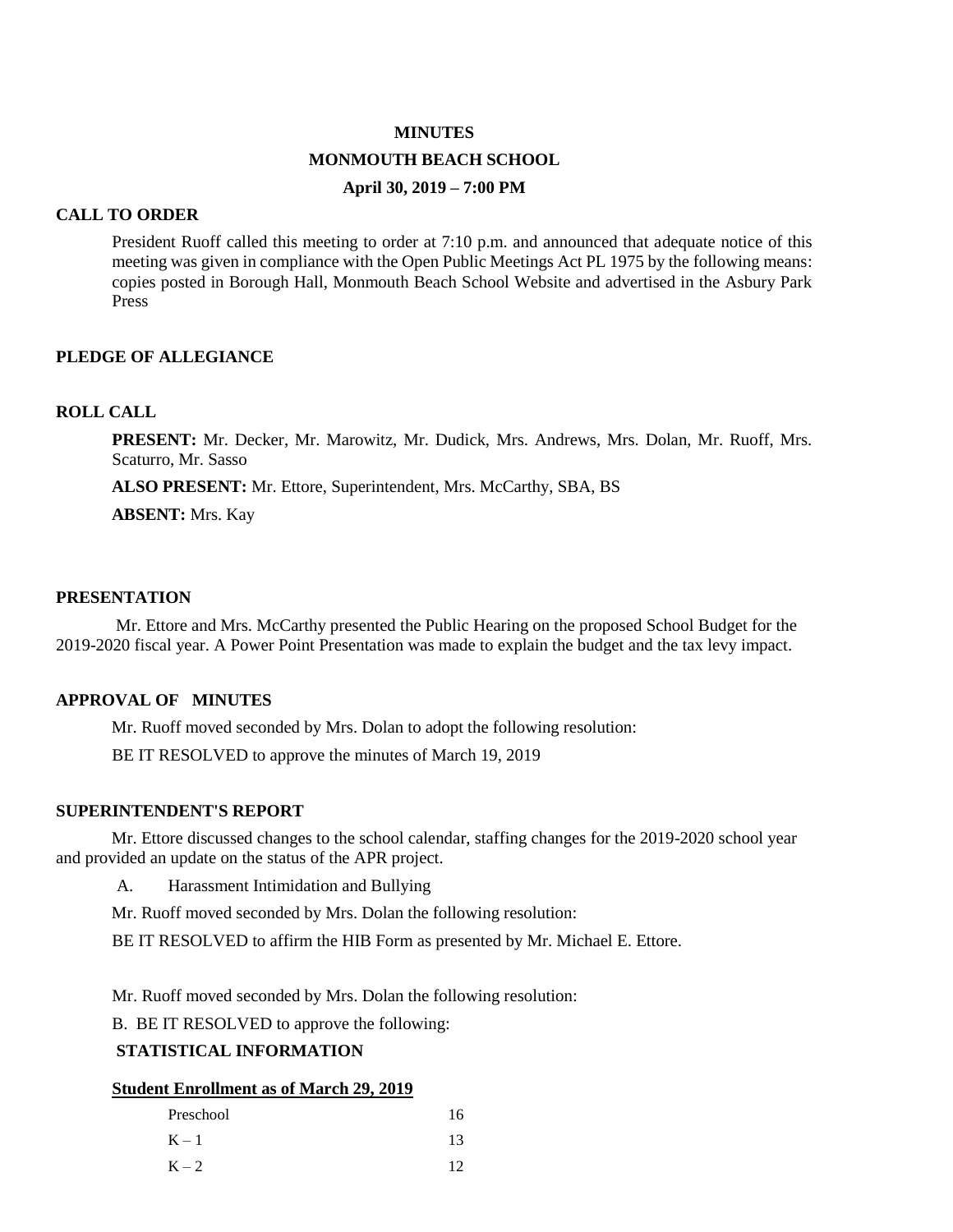| Grade 1       |       | 24  |
|---------------|-------|-----|
| Grade 2       |       | 18  |
| Grade 3-1     |       | 12  |
| Grade 3-2     |       | 12  |
| Grade 4       |       | 17  |
| Grade $5 - 1$ |       | 13  |
| Grade $5 - 2$ |       | 14  |
| Grade 6 - 1   |       | 16  |
| Grade $6 - 2$ |       | 14  |
| Grade $7 - 1$ |       | 14  |
| Grade 7 - 2   |       | 14  |
| Grade $8 - 1$ |       | 13  |
| Grade 8 - 2   |       | 11  |
|               | Total | 233 |

| <b>Student Attendance</b> |       |          |       |
|---------------------------|-------|----------|-------|
| September                 | 96.5% | February | 94%   |
| October                   | 97%   | March    | 93%   |
| November                  | 94%   | April    |       |
| December                  | 94%   | May      |       |
| January                   | 93%   | June     |       |
|                           |       |          |       |
| <b>Staff Attendance</b>   |       |          |       |
| September                 | 98.5% | February | 91.5% |
|                           |       |          |       |
| October                   | 95.5% | March    | 91.5% |
| November                  | 90 %  | April    |       |
| December                  | 86%   | May      |       |
| January                   | 94%   | June     |       |

# Fire Drills

Wednesday, March 20, 2019 at 2:00 p.m.

### Security Drill

Lockdown - Tuesday, March 26, 2019 at 9:00 a.m.

**C.** We had no inclement weather school closing days for the 2018-2019 school year. It is Mr. Ettore's recommendation that graduation take place on Monday, June 17 and the last day of school will also be Tuesday, June 18.

Mr. Ruoff moved seconded by Mrs. Dolan the following resolution:

 BE IT RESOLVED to approve Monday, June 17 as our graduation date and Tuesday, June 18 as the last day of school for students and staff pending any additional school emergency closings. Both Monday, June 17 and Tuesday, June 18 days will be 12:30 p.m. dismissal days per MBTA contract.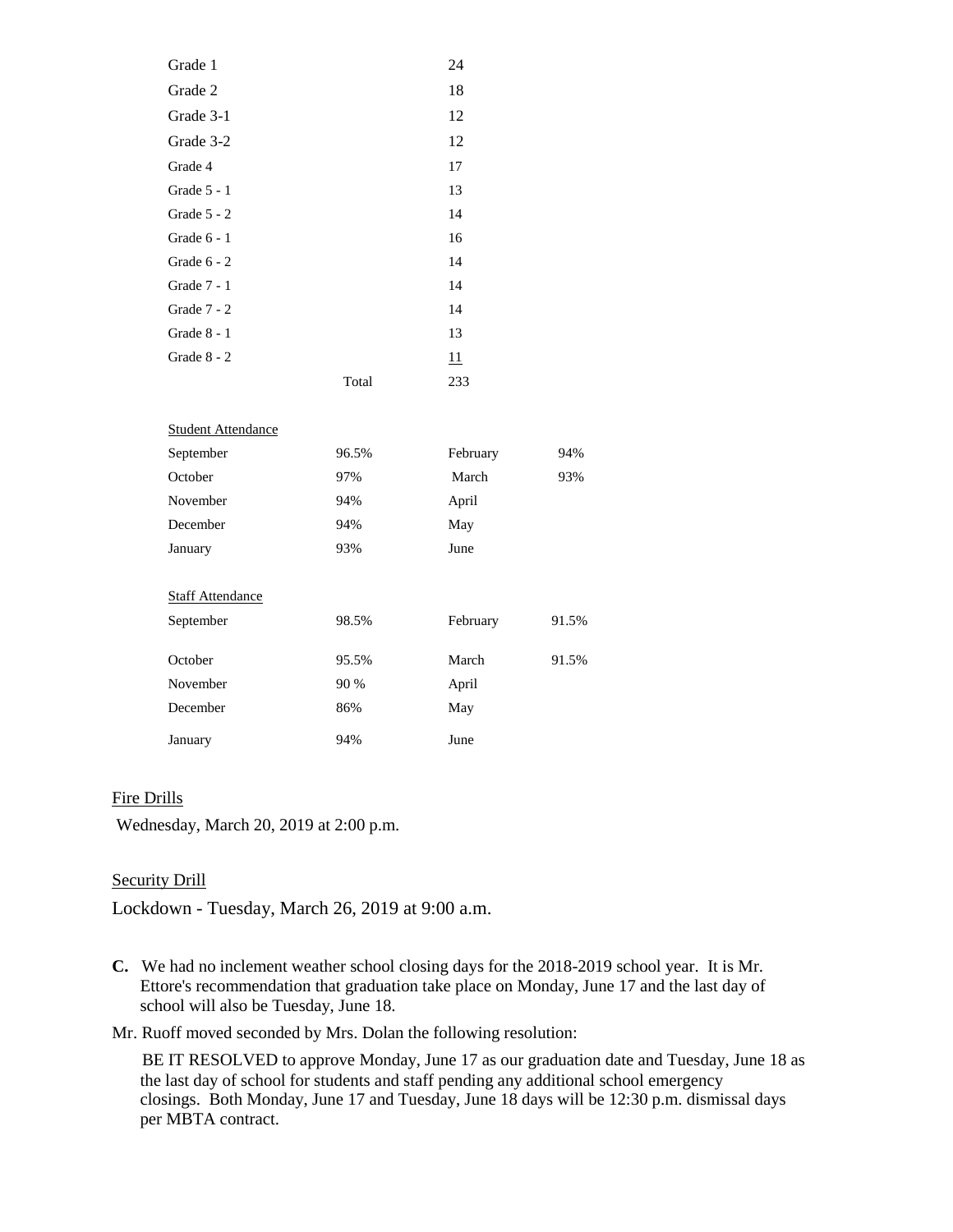- Mr. Ruoff moved seconded by Mrs. Dolan the following resolution:
- D. BE IT RESOLVED to approve the following Mission Statement for our Future Ready School, Preparing Students for Success: Our mission is to create lifelong leaders and contributors who will successfully meet the challenges of the 21st century. The goal of the district is to foster behaviors and attitudes that help create and maintain a positive learning environment where students are encouraged to take risks and learn from their mistakes. We commit to using **innovative** teaching techniques **tailored to students' varying** learning styles and needs. **Students are supported as independent thinkers, creators, and learners through the accessibility and regular use of technology.** It is the district's goal that our students will *all* strive to maintain a tradition of excellence.

### **PUBLIC DISCUSSION**

In compliance with Open Public Meetings Act PL 1975, Chapter 10:4-12 subsection b, - A public body may exclude the public only from that portion of a meeting at which the public body discusses any matter involving the employment, appointment, termination of employment, terms and conditions of employment evaluation of the performance of promotion or discipline of any specific prospective public officer or employees or current public offer or employee employed or appointed by the public body, unless all the individual employees or appointees whose rights could be adversely affected request in writing that such matter or matters be discussed at a public meeting. As per Board Bylaws, 0167, public participation in Board Meetings, such remarks are to be limited to five minutes duration. The Board of Education, though affording the opportunity for members of the public to comment will not engage and/or make remarks concerning matters of student confidentiality and/or matters of personnel wherein employees of the District have not been given notice of the Board's intent to discuss their terms and conditions of employment. Members of the public are reminded that though they are afforded the opportunity to address the Board, they are not given license to violate the laws of slander. Comments made by members of the public that are not in keeping with the orderly conduct of a public meeting will be asked to yield the floor and if they fail to do so may be subject to charges under New Jersey statues associated with disruption of a public meeting.

Dorothy Mahoney stated that it has been a pleasure to work with Donna O' Neill for twenty plus years.

# **PTO UPDATE**

Mrs. Quatrocchi reported on upcoming PTO events, i.e. the Run and Springfest. She also mentioned that the PTO is changing it's By-Laws.

### **FINANCE**

Chair: Karen Dolan

Leo Decker, Ken Marowitz, Vincent Sasso

Mr. Dolan moved seconded by Mrs. Andrews the following resolutions:

A. BE IT RESOLVED to approve the following financial report Report of the Board Secretary – March 31, 2019

Cash Balances:

| Fund 10 | \$2,124,774.96      |  |
|---------|---------------------|--|
| Fund 20 | (28, 794.78)<br>\$. |  |
| Fund 30 | \$                  |  |
| Fund 40 | (69, 551.00)<br>\$. |  |
| Fund 50 | 4.226.12<br>\$.     |  |
| Fund 60 | 50.028.02<br>\$     |  |

- Reconciliation Report for March 2019
- Monthly transfer report
- April bill list in the amount of \$ 266,768.27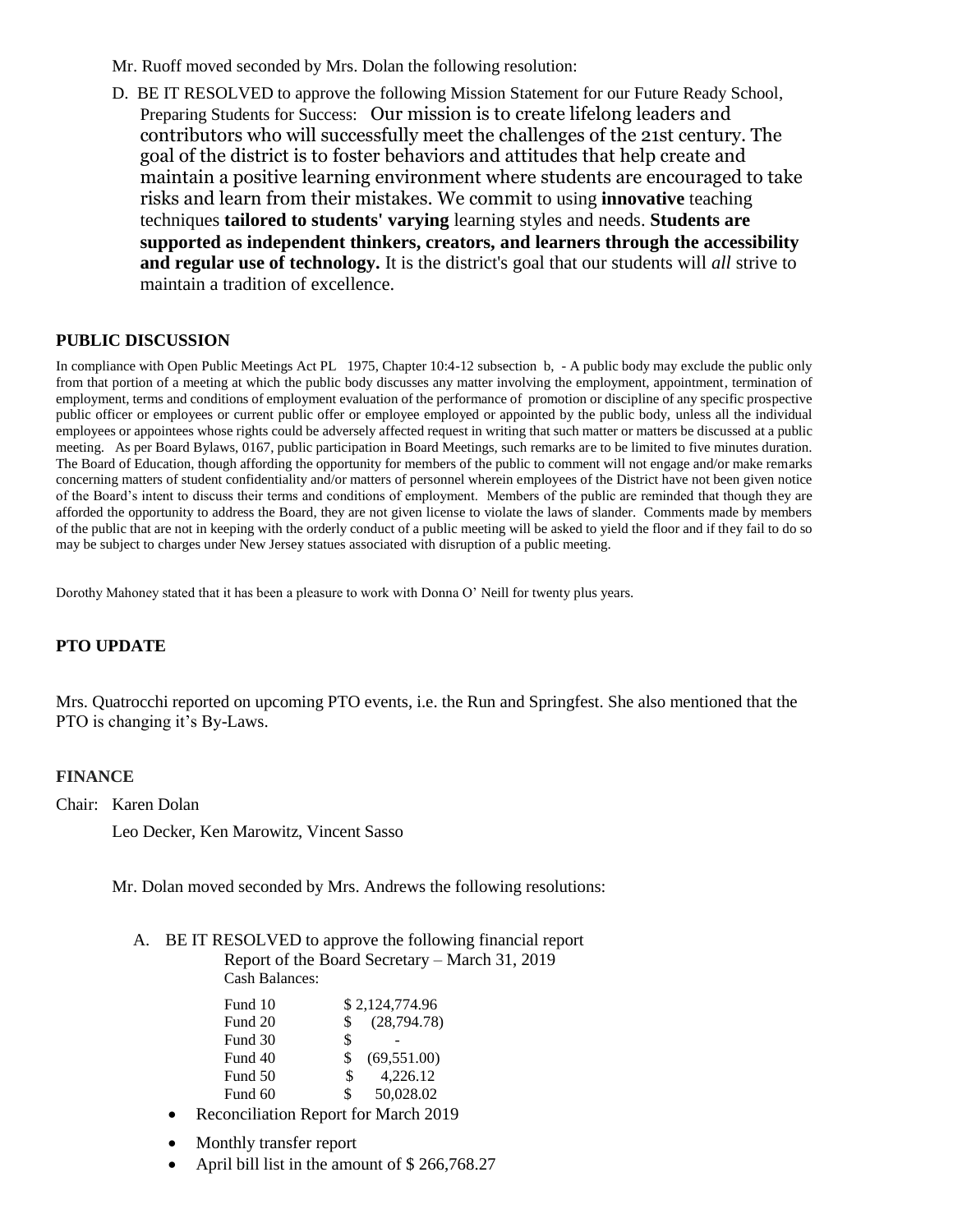• Payroll report for March

In accordance with the reports attached:

Pursuant to NJAC 6:l20-2.13(d), I certify as of March 31, 2019, no budgetary line item account has been over expended in violation of NJAC 6:20-22.13 (ad). I hereby certify that all of the above information is correct.

# Board Certification:

Pursuant to NJAC 6:20-2.3 (e), we certify that as of March 31, 2019 after review of the Secretary's Monthly Report and upon consultation with the appropriate district officials, that to the best of our knowledge, no major account or fund has been over expended in violation of NJAC 6:230-22.13(b) and that sufficient funds are available to meet the district's financial obligations for the remainder of the fiscal year.

- B. BE IT RESOLVED to approve the submission of grant application for the 2019 Safety Grant Program through the New Jersey Schools Insurance Group's MOCSSIF Subfund for the purposes described in the application, in the amount of \$ 3,214.82
- C. BE IT RESOLVED to approve Bayada Nursing and Noval Nursing contracts for substitute nurses for the 2019-2020 school year.
- D. BE IT RESOLVED to approve contract with Shady Tree Landscaping and Snow Removal as per proposal attached.

# **ROLL CALL**

**Yes:** Mr. Decker, Mr. Marowitz, Mr. Dudick, Mrs. Andrews, Mrs. Dolan, Mr. Ruoff, Mrs. Scaturro, Mr. Sasso

Mr. Dolan moved seconded by Mrs. Andrews the following resolution:

E. BE IT RESOLVED to adopt the following resolution:

# **Adoption of 2019-2020 Budget**

WHEREAS, the Monmouth Beach Board of Education adopted a tentative budget on March 19, 2019 to be submitted to the Executive County Superintendent of Schools for approval, and

WHEREAS, the tentative budget was approved by the Executive County Superintendent of Schools on April 13, 2019 and

WHEREAS, the tentative budget was advertised in the legal section of the Asbury Park Press April 22, 2019; and

WHEREAS, the tentative budget was presented to the public during a public hearing on April 30, 2019; and

Mr. Dolan moved seconded by Mrs. Andrews the following resolution:

**Tax Levy Certification Form A and B**

**A4F**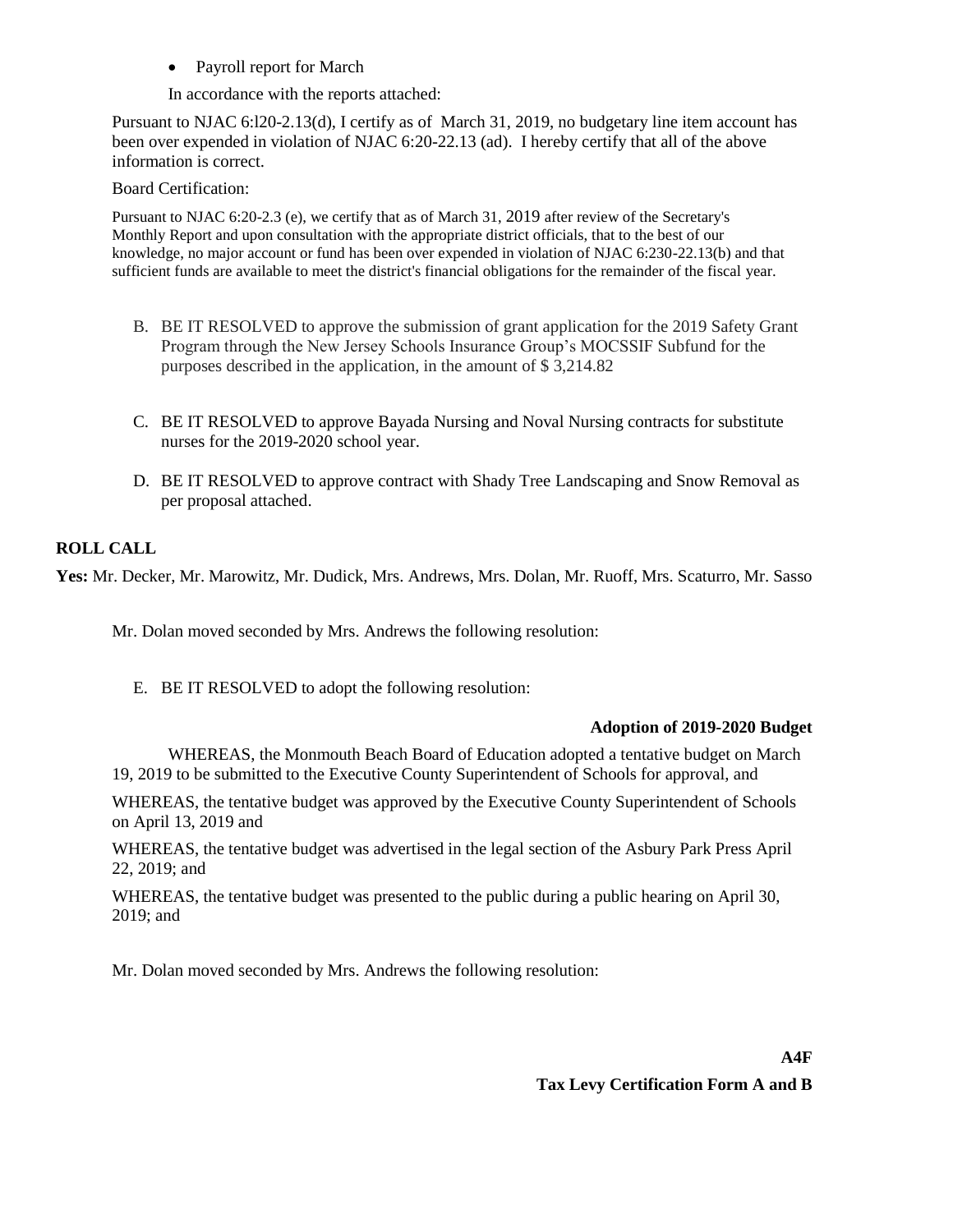F. BE IT RESOLVED, that the amount required for school purposes in the school district of Monmouth Beach, County of Monmouth for the 2019-20 school year is \$ 4,948,692 and is required to be levied for local school district purposes.

Mrs. Dolan moved seconded by Mrs. Andrews the following resolutions:

### **Adoption of Tax Levy Schedule**

G. BE IT RESOLVED that Board of Education Adopt the tax levy schedule for the 2019-2020 school year and authorize the Business Administrator to submit the schedule to the Municipal Clerk for the collection of the local school district taxes for school district purposes.

### **MONMOUTH BEACH SCHOOL**

# **TAX LEVY SCHEDULE**

|                    | General Fund Tax Levy<br>Debt Service Tax Levy | \$4,716,942<br>231,750 |
|--------------------|------------------------------------------------|------------------------|
|                    | <b>Total Taxes to be Raised</b>                | \$4,948,692            |
| <b>DATE</b>        | <b>AMOUNT</b>                                  |                        |
| July 15, 2019      | \$<br>412,391                                  |                        |
| August 15, 2019    | 412,391                                        |                        |
| September 13, 2019 | 412,391                                        |                        |
| October 15, 2019   | 412,391                                        |                        |
| November 15, 2019  | 412,391                                        |                        |
| December 13, 2019  | 412,391                                        |                        |
| January 15, 2020   | 413,391                                        |                        |
| February 14, 2020  | \$412,391                                      |                        |
| March 13, 2020     | 412,391                                        |                        |
| April 15, 2020     | 412,391                                        |                        |
| May 15, 2020       | 412,391                                        |                        |
| June 15, 2020      | 412,391                                        |                        |
|                    |                                                |                        |

\$ 4,948,962

- H. BE IT RESOLVED to retroactively approve the presence of a Monmouth Beach police officer in school while school is in session for 7 hours per day at an hourly rate of \$ 89.88 from February 28, 2019 through the end of the school year. This cost is being shared by the Borough of Monmouth Beach.
- **I.** BE IT RESOLVED to approve Denise Sullivan to receive an additional two hours of compensation in the amount of \$53.00/per hour for her second presentation at the March 22 in house Professional Development Day.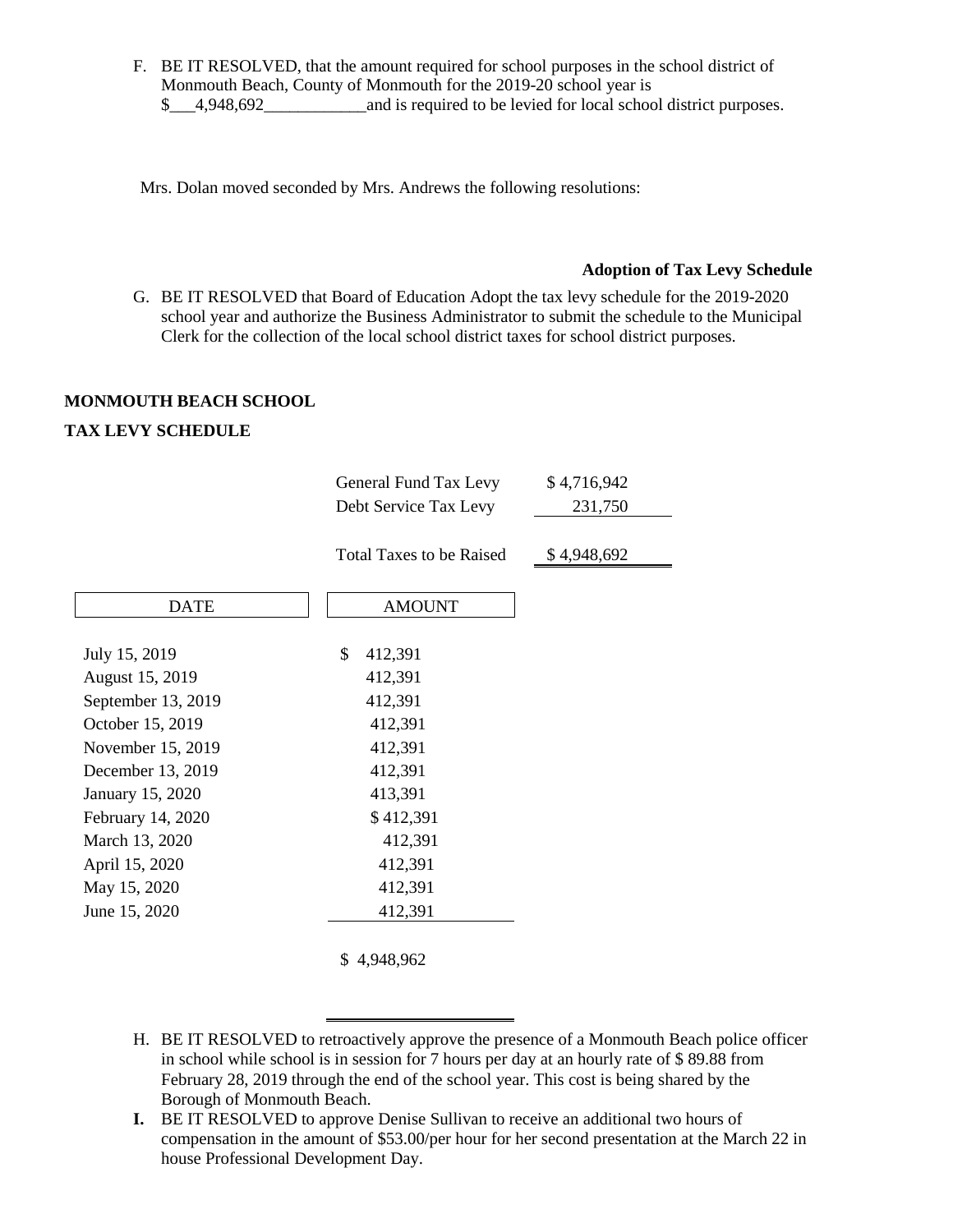- **J.** BE IT RESOLVED to retroactively approve NJ Care, LLC to provide behavior analytic consultation from February, 2019 through June, 2019 at a cost of \$13,500 and direct service collaboration from February, 2019 through June, 2019 at a cost of \$13,500 for a total of \$27,000.00.
- **K.** BE IT RESOLVED to approve Phoenix Advisors, LLC to provide Municipal Advisory and Continuing Disclosure Services to the Monmouth Beach Board of Education in the amount of \$ 950 per filing year.

# **PERSONNEL**

Chair: Barbara Kay

Kelly Scaturro, Chris Dudick, Melanie Andrews

Mrs. Scaturro moved seconded by Mrs. Dolan the following resolutions:

**A.** BE IT RESOLVED to approve the following non tenured certified staff for reappointment for the 2019-2020 school year in accordance with terms and conditions of the current 2017- 2020 MBEA Teachers' Contract.

> Alexandria Maxcy Joshua DeSantis Linda Stafford (0.60) Cynthia Zayko (0.60) Amanda Owens Nicole DePalma Rachel Mogavero \*\*\*Receiving tenure effective September 30, 2019

- B. BE IT RESOLVED to approve Jessica Clark as the mentor for provisional teacher Samantha Hoag.
- C. BE IT RESOLVED to approve Noreen Mulledy, Taylor Andretti, Andrea Herman, and Andrew Becker as substitute teachers for the remainder of the 2018-2019 school year.
- D. BE IT RESOLVED to approve Lauren Dwyer as a volunteer for the tennis team for the 2019 season.
- E. BE IT RESOLVED to accept with regret, the retirement of Donna O'Neill, effective July 1, 2019.
- F. BE IT RESOLVED to rescind Peter Vincelli from the extracurricular stipend for the Boston trip.
- G. BE IT RESOLVED to approve Jason Vastano for the extracurricular stipend for the Boston trip.

# **CURRICULUM AND INSTRUCTION**

Chair: Kelly Scaturro

Melanie Andrews, Chris Dudick, Barbara Kay

Mrs. Andrews moved seconded by Mrs. Dolan the following resolutions:

- **A.** BE IT RESOLVED to approve the following teacher workshops/Professional Development days:
	- Amanda Owens to observe Chris Aviles, Coordinator of Innovation, Technology and 21st Century Skills business classes in Fair Haven on April 16, 2019.
	- Jacki Fuchs and Kory Poznak to attend Rutgers Reading and Writing Conference on October 25, 2019 at a cost of \$180.00 each.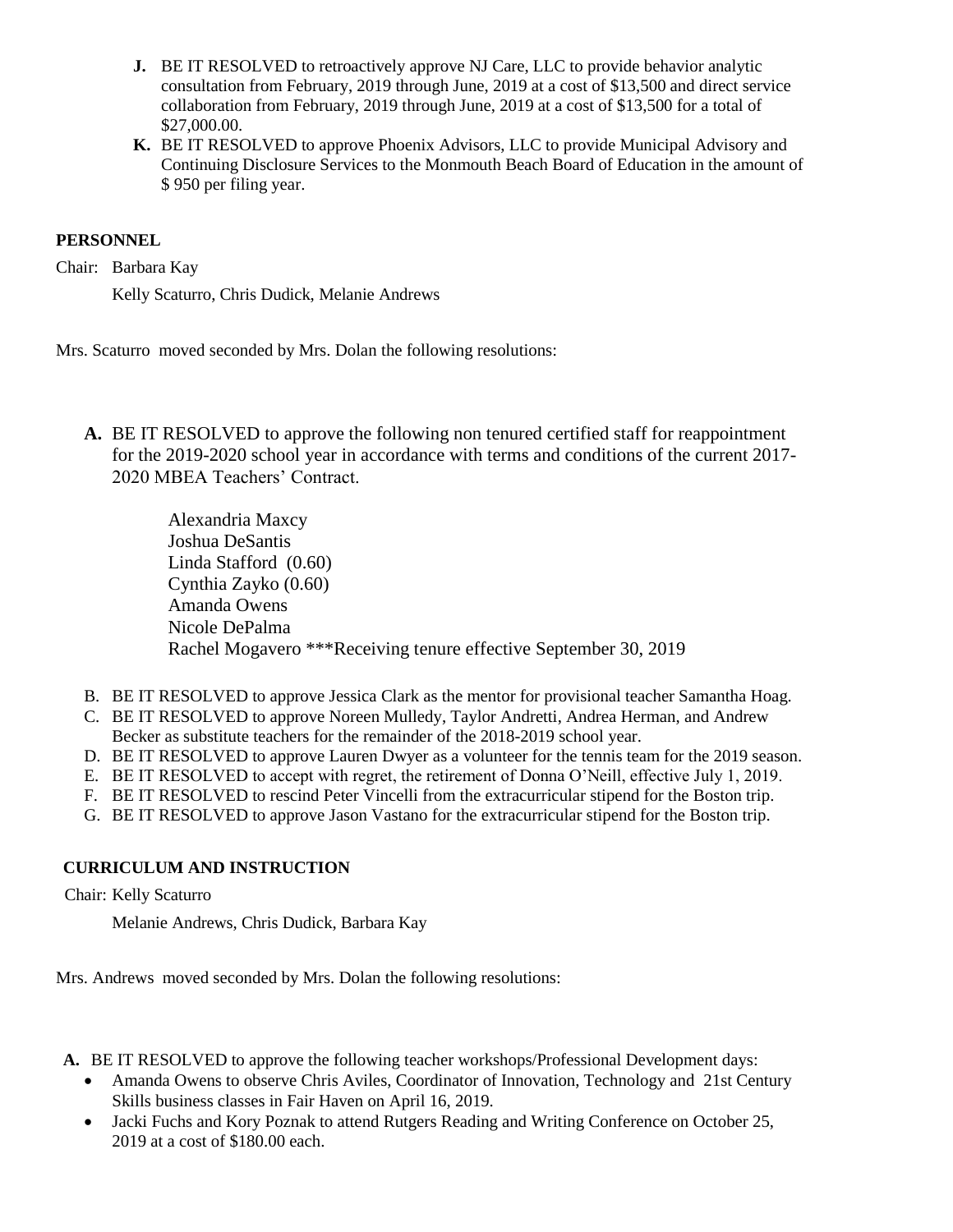- Denise Sullivan to attend the Joint Crisis Team meeting in Sea Girt on May 29, 2019 from 9 a.m. 12:00 p.m.
- Doreen Silakowski to attend NJ Sustainability Summit on June 14, 2019 at a cost of \$35.00.

B. BE IT RESOLVED to approve the following trips:

- Retroactively approve the 6<sup>th</sup> grade walking trip to the Water Treatment Plant on April 17, 2019 from 10:00 a.m. to 12:00 p.m.
- Kindergarten to take a walking trip to tour the Monmouth Beach Police Department on May 8, 2019 from 9:45 a.m. – 12:00 p.m. with a rain date of May 9, 2019.

# **BUILDING AND GROUNDS**

Chair: Leo Decker

Ken Marowitz, Karen Dolan, Vincent Sasso

Mr. Decker moved seconded by Mrs. Scaturro the following resolutions:

BE IT RESOLVED to approve the following Building Use Application Forms**:** 

- **A.** PTO to hold pre-party family friendly dinner leading up to the PTO Run/Walk on May 10, 2019 from 5:00 p.m. – 8:30 p.m. in the gym.
- **B.** PTO to have use of the blacktop, gym, and bathrooms for the PTO Walk/Run and after party on May 11, 2019 from 7:00 a.m. – 2:00 p.m.
- **C.** Eighth Grade Advisors to hold an 8th grade parent meeting for Boston on May 22, 2019 from 7:00 p.m. – 9:00 p.m.
- **D.** Retroactively approve Shore Regional Little League to hold player pictures in the gym on April 13, 2019 from 7:30 a.m. – 11:30 a.m.
- **E.** PTO to cut down trees and clean up courtyard on May 4, 2019 from 7:00 a.m. 11:00 a.m.

# **POLICY**

Chair: Christopher Dudick

Mr. Dudick moved seconded by Mrs. Scaturro the following resolution:

BE IT RESOLVED to approve the second read of the following: P 0141.1 Board Member and Term - Sending District P 0141.2 Board Member and Term - Receiving District P 2422 Health and Physical Education P 2431.3 Practice and Pre-Season Heat - Acclimation for School-Sponsored Athletics and Extra-Curricular Activities P 2610 Educational Program Evaluation P&R 5111 Eligibility of Resident/Nonresident Students P 5330.04 Administering an Opioid Antidote R 5330.04 Administering an Opioid Antidote P 5337 Service Animals P 5756 Transgender Students P & R 7440 School District Security P 8860 Memorials